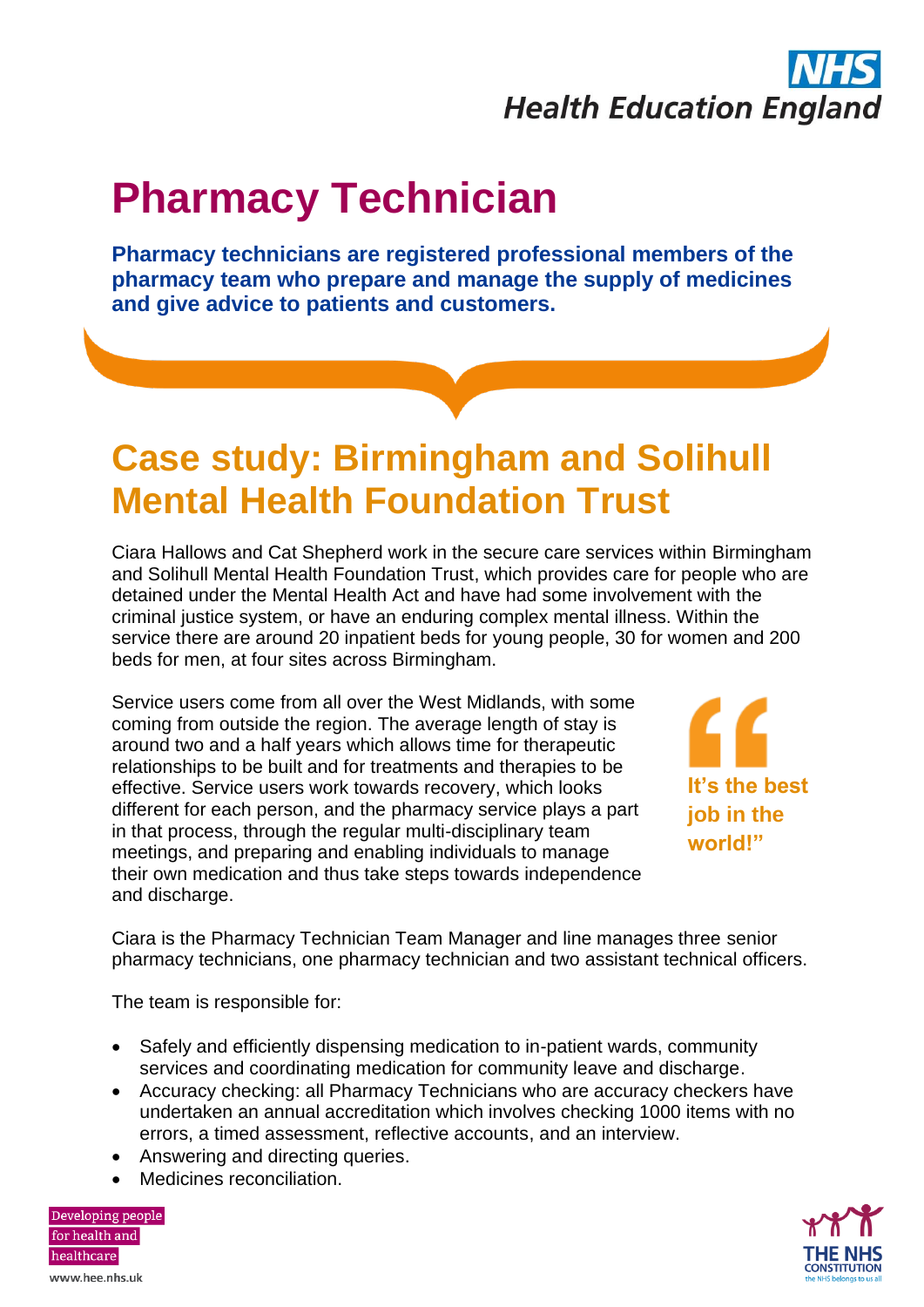- Supporting self-medication.
- Each Pharmacy Technician is responsible for a number of wards where they:
	- o Check and order stocks for the ward.
	- o Order individual service user supplies.
	- o Manage clozapine supplies including coordinating blood tests, checking results and ordering supplies.
	- o Liaise with wards and teams to ensure leave medication is on the ward in a timely manner.
	- o Carry out quarterly audits on safe and secure handling of medicines, recommending actions to the ward manager and monitoring their implementation.
	- o Maintaining out of hours cupboards.

Supporting self-medication is an important area of work for the team and where they are able to support individuals to live more independently on discharge. Historically self-medication assessments have been completed by pharmacists, but the team are developing a more 'patient facing' technician role which includes providing education about medication and possible side effects, completing assessments and reviewing prescriptions to ensure regimes are as straight forward as possible and therefore easier to manage. In one example a service user was taking medication at eight different times during the day, and the pharmacy technician was able to help reduce that to twice a day. Building relationships is critical to the role and patient involvement and choice is integral in helping people feel invested in their care and progression.

Ciara (pictured right) openly admits that she fell into pharmacy quite accidentally. She had been to art college and was making wedding dresses but missed the academic side of work. When her partner told her about a job advertised in a private hospital pharmacy, she applied and successfully became a Student Pharmacy Technician. She stayed in that job for four years where she mostly carried out orthopaedic work. She'd always aspired to work in mental health so when the senior pharmacy technician post with Birmingham and Solihull Mental Health Trust was advertised, she applied, working in nonsecure services for another four years. After maternity leave in 2008, she successfully applied for a job in Secure Care Services and became the Pharmacy Technician Team Manager with that team four years ago. She attributes part of her career development to having been



fortunate in having some very supportive and inspirational managers and colleagues over the years. Her current manager, Jo Deeks, offered her the opportunity to attend multi-disciplinary team meetings for a year to cover a pharmacist maternity leave which allowed her to use her skills and experience in a forum that a technician hadn't attended before which was both challenging and rewarding.

Ciara is passionate about the development of the technician role and feels that now is an exciting time where 'we can take the role in new directions, both clinically and into higher leadership'. In 2017 she co-produced the inaugural Psych Techs event for the College of Mental Health Pharmacy alongside her pharmacist colleague Hannah